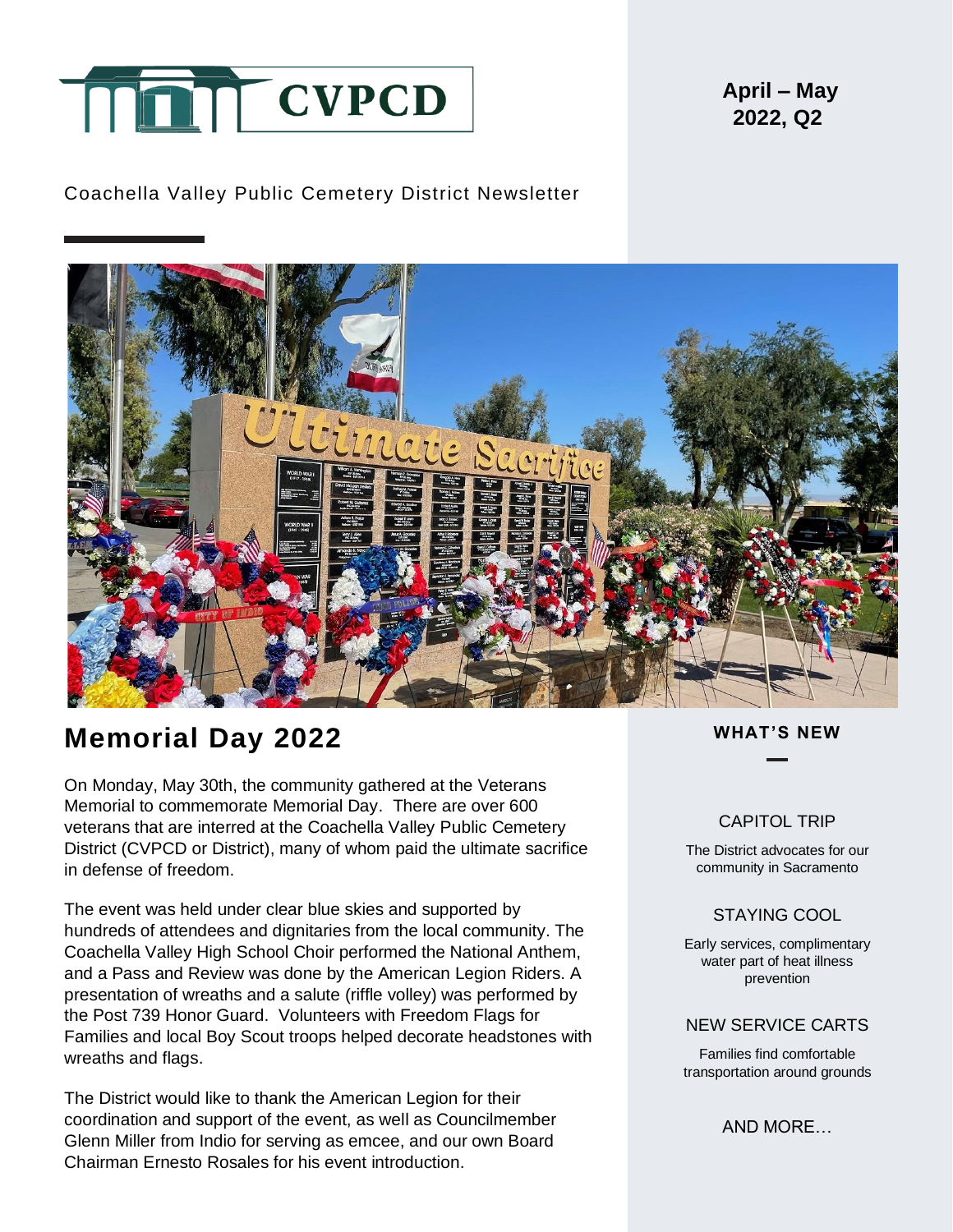# **Coachella Valley Public Cemetery District Joins Special District Week in Sacramento**

The Coachella Valley Public Cemetery District recently joined with other special districts from across California to advocate on behalf of the communities they serve. The event was sponsored by the California Special District Association (CSDA). Special districts are public agencies created by the community to provide one or more specific services, such as water service, sewer service, cemetery, parks, fire protection and other needs critical to the wellbeing of a community.

In addition to guest speakers, the event featured seminars on governance and updates on legislation that could impact our local special districts. The keynote speaker was State Insurance Commissioner Ricardo Lara who spoke on the impact climate change and drought are having on fire protection, parks and recreation, and other districts across the State.

"From climate to workforce development, state lawmakers are making critical decisions that will impact the budget, infrastructure, and operations of our local districts in the Coachella Valley," said CVPCD General Manager Joshua

Bonner. "Our goal in visiting Sacramento is to not only stay abreast of new laws and potential funding opportunities for the District, but also directly engage with elected leaders to create those opportunities through legislation." Bonner points to the \$57,512 in COVID-19 relief funding the District recently received as part of the COVID-19 Fiscal Relief for Special Districts as an example. "That was a direct result of significant advocacy work being done by the CSDA and their local district partners."

The District was represented in Sacramento by Trustee Marcos Coronel, Jr., Trustee Dr. Bruce Underwood, and their General Manager. They were joined by representatives from five other special districts in the Coachella Valley. In addition to organized activities, the group was able to meet with Assemblymember Eduardo Garcia, representatives from Assemblymember Chad Mays office, and other elected leaders.

### **Summer Heat Reminders**

The heat of Summer has arrived, a few kind reminders when visiting the cemetery grounds. During summer we begin services as early as 8:30 AM to allow for cooler temperatures. The District also provides water for all interment services, please take advantage of this service to stay hydrated. There is also water available in the office lobby during our standard business hours. The cemetery has many shade trees throughout the grounds, but umbrellas are also welcomed (please no canopies as they encroach on nearby graves).

CVPCD representatives meet with the State Insurance Commissioner. From left to right, Trustee Dr. Bruce Underwood, General Manager Joshua Bonner, Trustee Marcos Coronel, Jr. and State Insurance Commissioner Ricardo Lara (and guest).